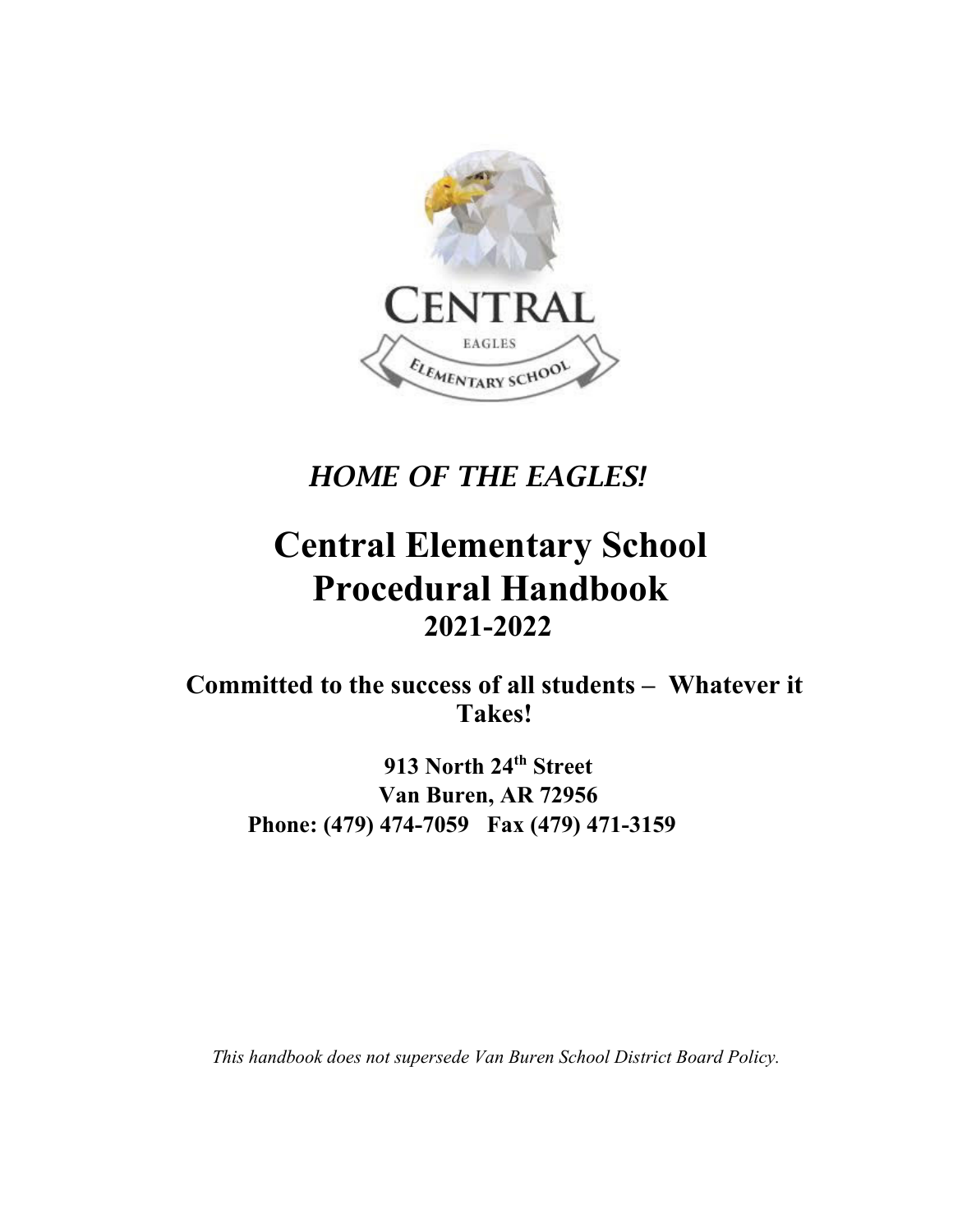# Principal's Message 2021-2022

Dear Parent/Guardian:

It is my pleasure to welcome you to Central Elementary School. The faculty and staff join me in saying we're happy to have you and your child in our school family. We hope this will be a successful and satisfying year for you.

The information in this Procedure Manual is in alignment with Arkansas law and Van Buren School District Policy. This student handbook does not supersede the Van Buren School District's board policy. The pages of this manual are filled with important information regarding our school procedures. I suggest that parents and students review the contents together. If you have questions, please call the school office.

We welcome your participation and support during the school year and encourage your involvement. Working together, we will be able to reach our collective and individual goals for student success. We look forward to celebrating with you the achievements of our students!

Sincerely,

Jason E. Moore, Ed.D. Central Elementary Principal jason.moore@vbsd.us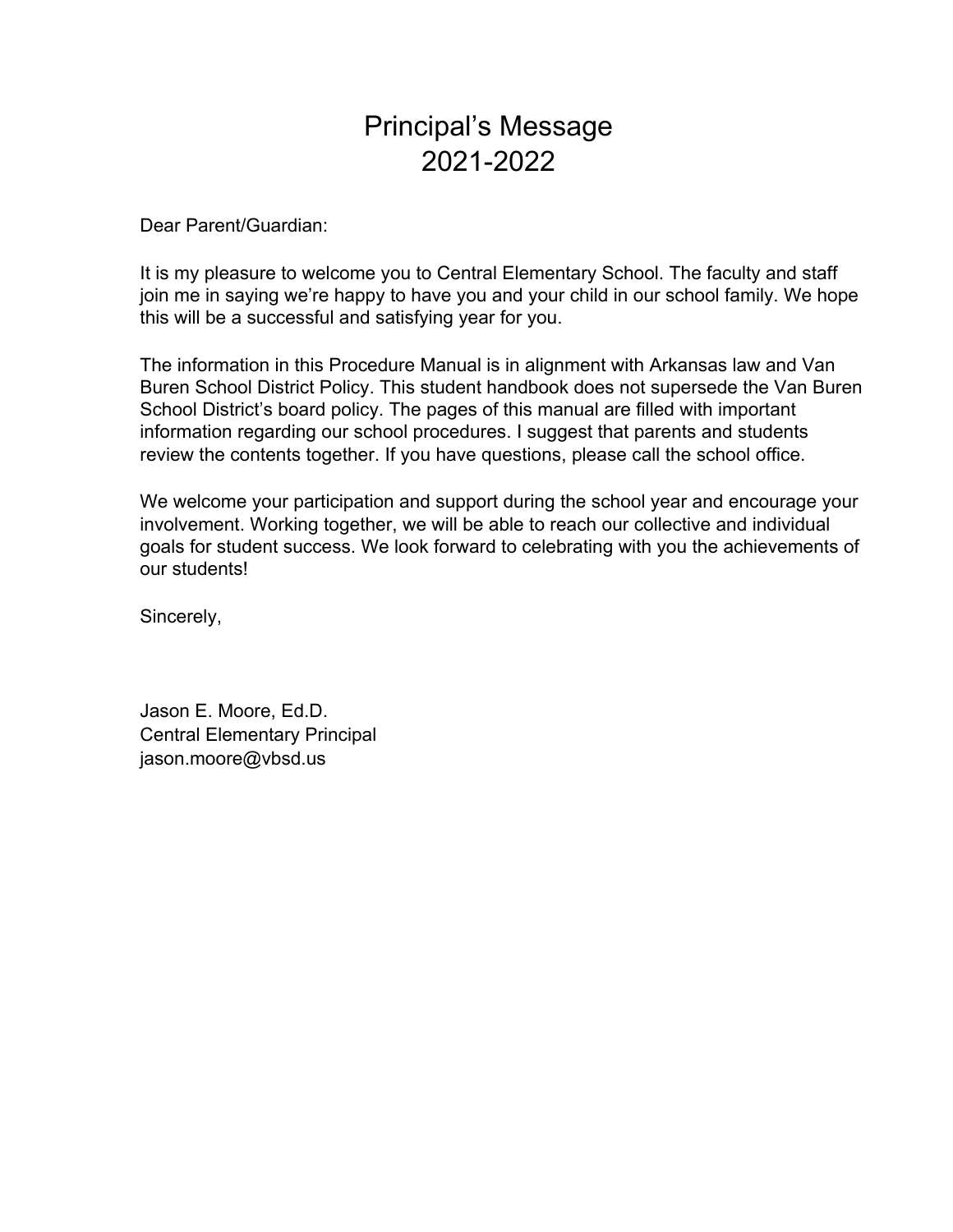# **School Motto**

*Every student matters. Every moment counts.*

# **School Vision**

*Our vision is for Central Elementary School to be a safe and loving environment full of positive, caring teachers and staff meeting the academic, physical, and emotional needs of each child – whatever it takes.* 

# **School Mission**

*Our mission is to educate, empower, and encourage all students to become compassionate and responsible citizens who can soar to excellence in all aspects of life.* 

# **Core Values**

*Every student can learn. All children deserve a safe environment. Growth mindset is essential. Loving relationships are vital. Each family is a critical element to success.* 

**ANTI‐BULLYING POLICY**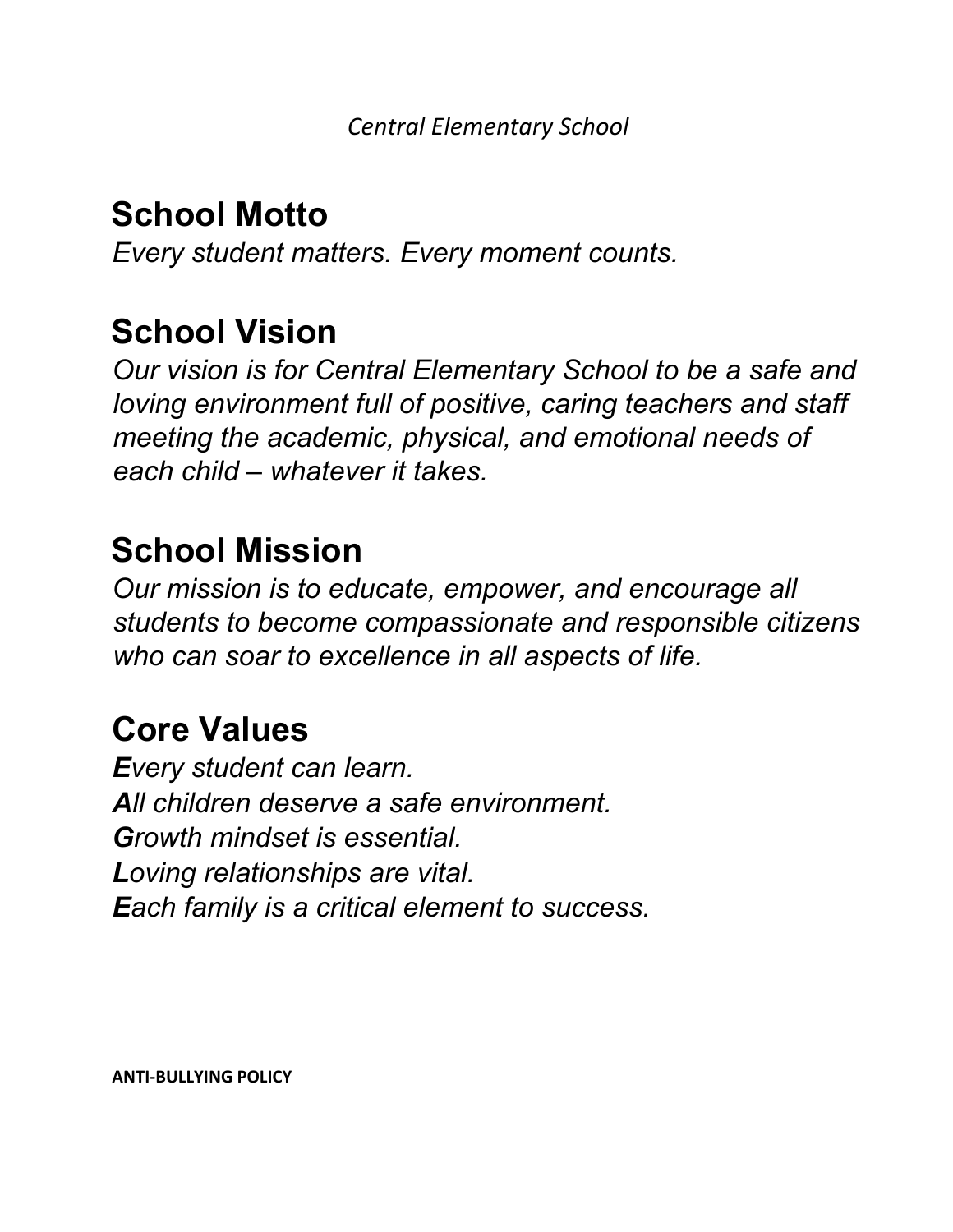Refer to District Policy 4.3.6

### **ATTENDANCE**

The school day is from 8:00–3:00. Our first bell rings at 7:50 a.m. to ensure instruction to begin at 8:00 a.m. **We strongly encourage you not to check out your student between 2:45 and 3:00 pm.** Refer to District Policy 4.2.3

### **BEHAVIOR**

Students are expected to behave in a manner which will allow everyone to be successful at school and which will help students grow into citizens of honorable character.

The Discipline Plan in the classroom is designed to help students honor these expectations and to encourage them to make positive choices. If a student chooses to disrupt the learning environment there will be logical and consistent consequences. In extreme cases, students will be referred to the principal for further disciplinary action. No student behavior that disrupts or interferes with the normal and safe operations of the school will be tolerated. Refer to District Policy 4.3

We will make every attempt to keep you informed of your child's behavior. Thank you for your family's cooperation with us in providing a nurturing, safe, and orderly environment for learning.

#### **CELL PHONES**

Cell phones brought to school must remain turned off or on silent while at school. They need to be kept in the student's backpack or cubby – not in pockets.

If a cell phone is seen or heard, it will be turned in to the office. This includes the student texting or calling the parent without permission from the teacher or office. If an issue with a cell phone occurs, the phone can be taken away and the parents/guardians will have to come to school to retrieve it. The school will not be responsible for cell phones lost while at school or on a field trip.

In some cases, teachers may approve of educational cell phone use in the classroom.

# **CHANGE OF ADDRESS OR PHONE NUMBER**

THIS IS OF EXTREME IMPORTANCE. In case of serious illness or injury, we need at least two current phone numbers of parents or relatives. THIS IS THE PARENT, OR GUARDIAN'S RESPONSIBILITY! Make sure all emergency phone numbers, addresses, and emails are kept current in the office. Please take time to keep us updated.

# **CULTIVATING GOOD CHARACTER**

Central Elementary values the uniqueness and dignity of each person. It is our desire to help children grow into citizens of the highest character. Some of the delivery systems for our character education program include a Friday morning assembly in *Rise & Shine*, "Word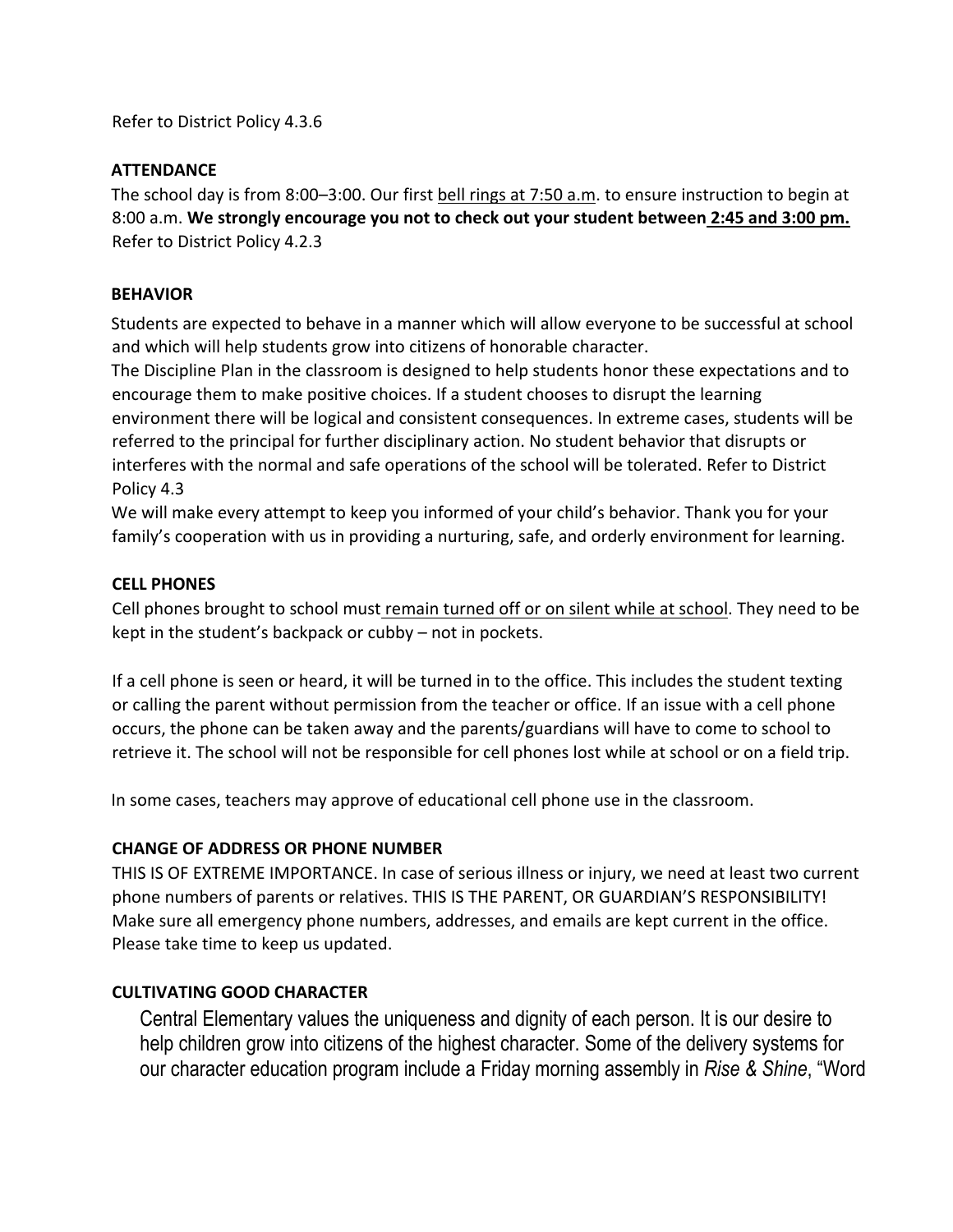of the Month" representative of universally accepted guiding principles, and character building guidance lessons with our school counselor. We encourage parents and the community to join with us in this effort to communicate our common ideals to children. \*Due to Covid-19, in person Rise & Shine will be suspended until further notice.

### **DRESS CODE**

Refer to District Policy 4.3.4

### **PLEASE PUT YOUR CHILD'S NAME ON ALL ARTICLES OF CLOTHING AND BACKPACK.**

When cold weather arrives, please stress to your child the importance of not exchanging caps with another student. This will help decrease the spread of head lice. We give away all unclaimed clothing items quarterly. Please check lost and found regularly for lost clothing items.

### **GOING HOME WITH OTHER CHILDREN**

You must send a signed note to school giving permission for your child to go home with another child as well as a note from the parent of the child to whom your child is going home. We need two notes of documentation!!

### **DRUG POLICY OF VAN BUREN SCHOOLS**

Refer to District Policy 4.24

#### **EMERGENCY PROCEDURES**

- **FIRE DRILL** Once a month the school will observe a Fire Drill. When the alarm sounds, the students will exit the building according to the Fire Evacuation Procedure, which is posted in each room. The students will walk quietly from the building and stand with their teacher until an all clear is announced.
- **TORNADO DRILL** The Tornado Drill will be announced over the intercom. An alarm will sound from the National Weather Service. Students go to an inside classroom. They will sit quietly until an all clear is announced.
- **OTHER EMERGENCY PROCEDURES** In each room of the building is a Van Buren School District Emergency Response Plan Information Chart. If there is an emergency, students, teachers, and other individuals need to consult the chart for the correct procedure for the type of emergency.

# **HEALTH INFORMATION**

Refer to District Policy 4.12

\*For Covid-19 symptoms, we will have specific steps and procedures we will follow provided by the Arkansas Department of Health and the CDC.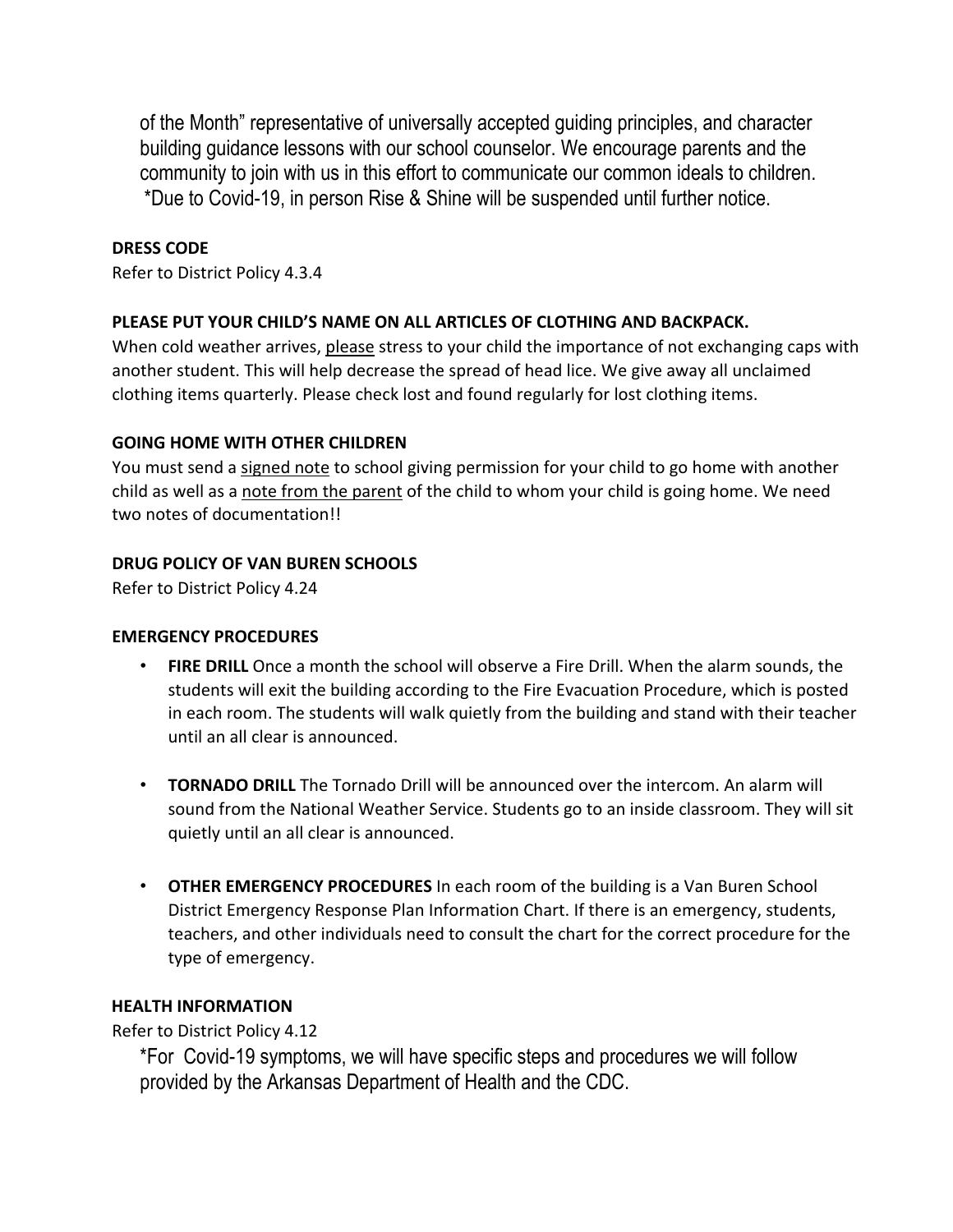# *Please make sure the office is supplied with up‐to‐date emergency numbers at all times.*

### **HEALTH SCREENINGS (state mandated)**

#### **Vision: (A.C.A. 6‐18‐1501)**

Act 1438 of 2005 requires students in grades PreK, KF, 1, 2, 4, 6, 8, and transfer students to have an eye and vision screen. Only failure notifications are sent home. A child who does not pass the screening shall be required to have an exam conducted by an optometrist or ophthalmologist within 60 days of receipt of the screening report and show proof of the exam. Parents needing financial assistance should contact the school nurse.

**Hearing**: Hearing screens are mandated for students in grades PreK, K, 1, 2, 4, 6, 8, and transfer students. Only failure notices are sent home. Parents have 60 days to show proof that a doctor or audiologist examined their child.

- Insurance is billed for students covered under Medicaid/Arkansas Kids 1<sup>st</sup> will be billed, where applicable, for hearing and vision screenings conducted at school unless notified in writing, by parents to decline within 60 days of **receipt of the handbook.** 

### **BMI**: (ARK Code 20‐7‐133 and 3.04)

Act 1220 requires students in grades KF, 2, 4, 6, 8, and 10 to have their height and weight assessed. A parent who refuses to have their child assessed must provide a written request of the refusal to the school. Screening results will be sent home only upon request of the parent/legal guardian. **Scoliosis**: Act 95 of 1989 and Act 41 of 1987

The acts require girls in  $6<sup>th</sup>$  grade and all students in  $8<sup>th</sup>$  grade be screened for scoliosis. Parents of a child who fails the screening will be sent an information letter stating the need to see a licensed physician. A parent, who refuses to have their child screened, must provide a written request of refusal to the school.

**Release of Information:** I hereby authorize emergency medical services for my child. I give VBSD staff permission to give my child first aid treatment with OTC ointments and pain relieving sprays, cough drops, band aids and bandages. I hereby authorize the Van Buren School District Health Services to share or discuss my child's health issues with any pertinent person.

# **HOMEWORK POLICY**

Refer to District Policy 5.11

#### **ITEMS BROUGHT FROM HOME TO SCHOOL**

**No games, toys, trading cards, skateboards, large sums of money, or electronic games and devices of any kind should not be brought to school from home!** Items will be taken and kept in the office until picked up by a parent. The school will not be responsible for these items if lost, broken, misplaced, or stolen while at school or on a field trip. The school provides balls, ropes, and playground equipment for use at recess. These items are not to be brought to school.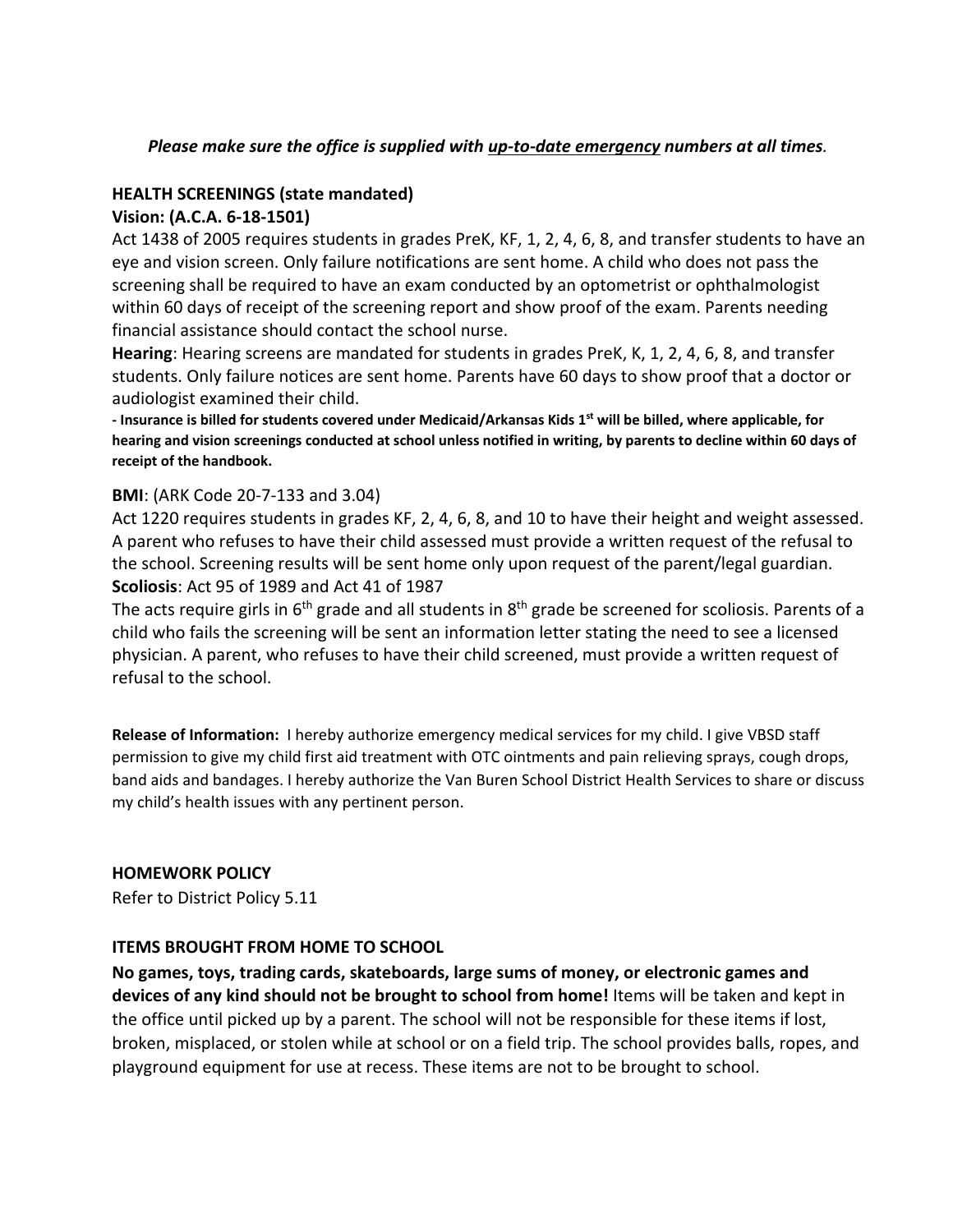### **LOST AND FOUND**

Parents are urged to clearly mark student jackets, sweaters, backpacks, and other personal items with their child's name. **The school is not responsible for lost or stolen items.** Any item that is found will only be kept at school for a limited time.

All items not claimed within a reasonable time will be given to a charitable organization. You are encouraged to come and check the lost and found for your child's missing clothing item. **LABEL EVERYTHING**. This includes clothing and backpacks.

#### **MARKETING**

No buying, selling or trading between students is allowed at Central.

### **NO MEDIA RELEASE**

If you sign the request that your child's name, picture, and/or image NOT be used in any VBSD news release or school sponsored website. Please understand that very few if any pictures will be taken of your child. Understand that your child's picture will **not** be in the newspaper, TV, websites, **YEARBOOK**, Facebook, etc. unless you give permission in writing on the Media Release Form.

### **NON‐NUTRITIONAL DAYS**

The Arkansas Department of Education has passed rules governing nutrition standards in Arkansas Public Schools. These rules have an effect on what food item parents are allowed to send to school.

Please note the following rules, sign, and return the bottom portion Indicating you have read and understand.

- Elementary students will not have access to vended (sold or given away) food and beverage Items anytime, anywhere on school premises during the declared school day.
- This does not apply to students with special needs Indicated in the student IEP or to school nurses providing health care to individual students.
- Students may be given any food and/or beverage Items for up to nine (9) different school events each school year to be determined and approved by school officials.
- Nutritional foods may be used for instructional purposes. The school, as part of the planned Instructional program, may also distribute nutritional snacks (kindergarten snacks for example).
- This does not restrict what parents may provide for their own child's lunch or snack.
- To meet state regulations (law), we must ask parents not to provide food/beverage Items to other children at school for events such as birthday parties. Parents may provide food/beverage Items upon request to support one of up to nine (9) allowable events such as Valentine's Day.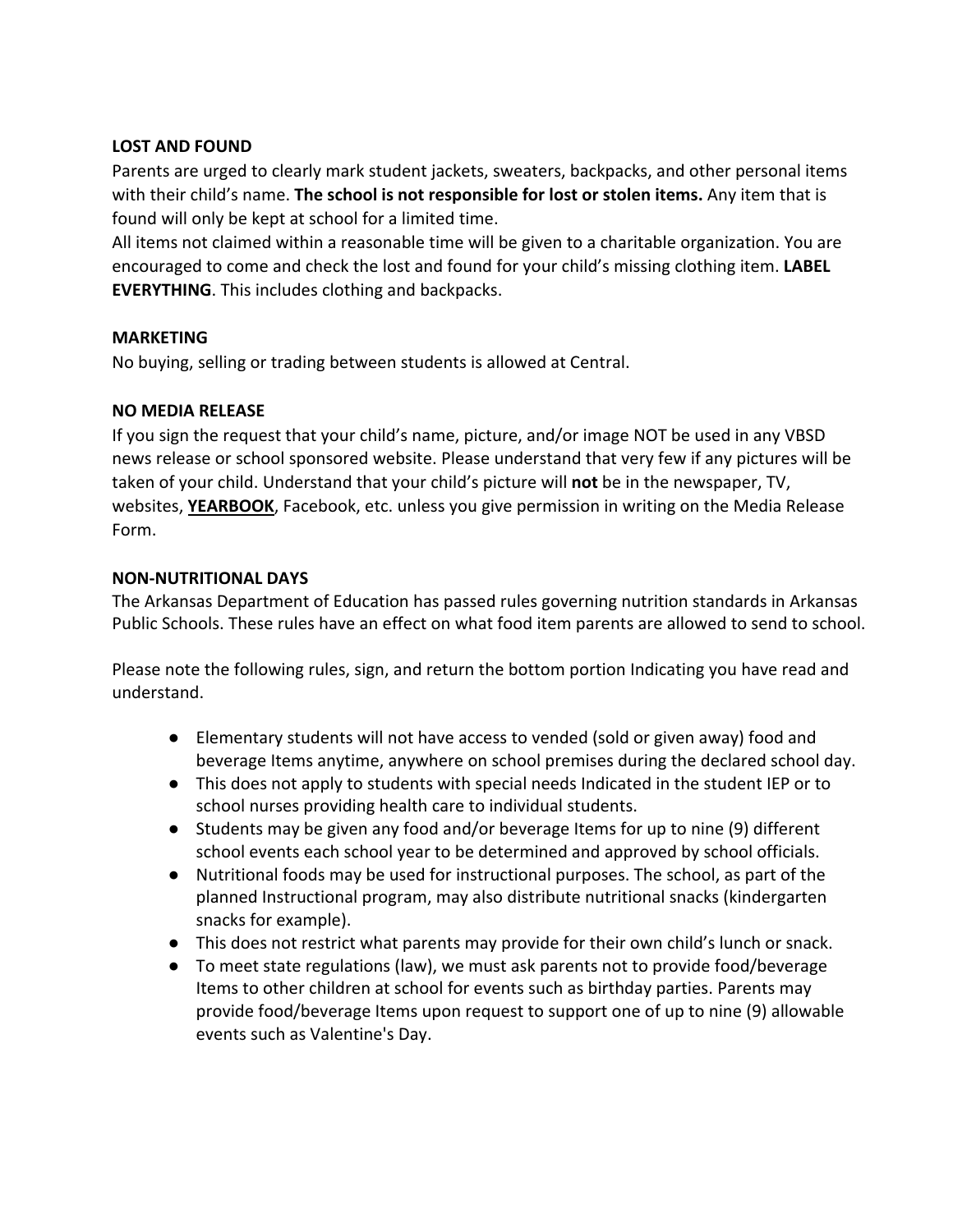#### **PARENT INVOLVEMENT AND COMMUNICATION**

The faculty of Central Elementary School believes it is important for parents to be involved in every area of a child's education and development. Many activities will be scheduled throughout the year to provide parents with opportunities to become active participants in their child's learning. Central is constantly working on more effective ways to communicate with parents including phone calls, emails, school website, Facebook, and Intouch. Our colored folders are for weekly papers and communication. Kindergarten – 5th will send them home daily for parents to check and sign.

 The Central PTA is a vital part of our school program. Parents, grandparents, guardians, and other interested persons are encouraged to join and actively participate in Central's Parent‐ Teacher Association. The PTA sponsors many activities throughout the year. Their fundraisers are designed specifically to purchase items for the school. Meetings are usually held monthly with several projects throughout the year. Parents are encouraged to volunteer in many ways at school. You will have an opportunity to indicate your interests in volunteer programs at the beginning of the school year. Please feel free to suggest other ways in which you can become involved. We hope you will be an active part of your child's school career.

 Parents are welcome to visit the school to have lunch with their child, observe a special event, or provide volunteer services so long as our check in procedures have been followed and their presence does not interrupt the learning process.

 If eating lunch with your child, please keep in mind that your child needs to be escorted back to his/her classroom by a Central teacher. Parents are encouraged to eat lunch; however, the lunch schedule and instructional time need to be honored and not interrupted. Parents are not allowed to go onto the playground or back to the classroom with their child.

\*Due to Covid-19, visitors are not allowed in the building until further notice. Night events are also cancelled until further notice.

\*PTA may decide to hold meetings outside of school or virtually.

#### **PARENT/TEACHER CONFERENCES**

Arkansas State Law requires a minimum of two Parent/Teacher Conferences per year. In our calendar we will provide afternoon and early evening times for your convenience. The teacher will contact you a few days beforehand so you can select an appointment time. We also welcome your requests for conferences at additional times.

\*For Covid-19 safety reasons, telephone or video conferences may be required.

#### **PROCESS FOR RESOLVING PARENT CONCERNS**

Refer to District Policy 4.3.9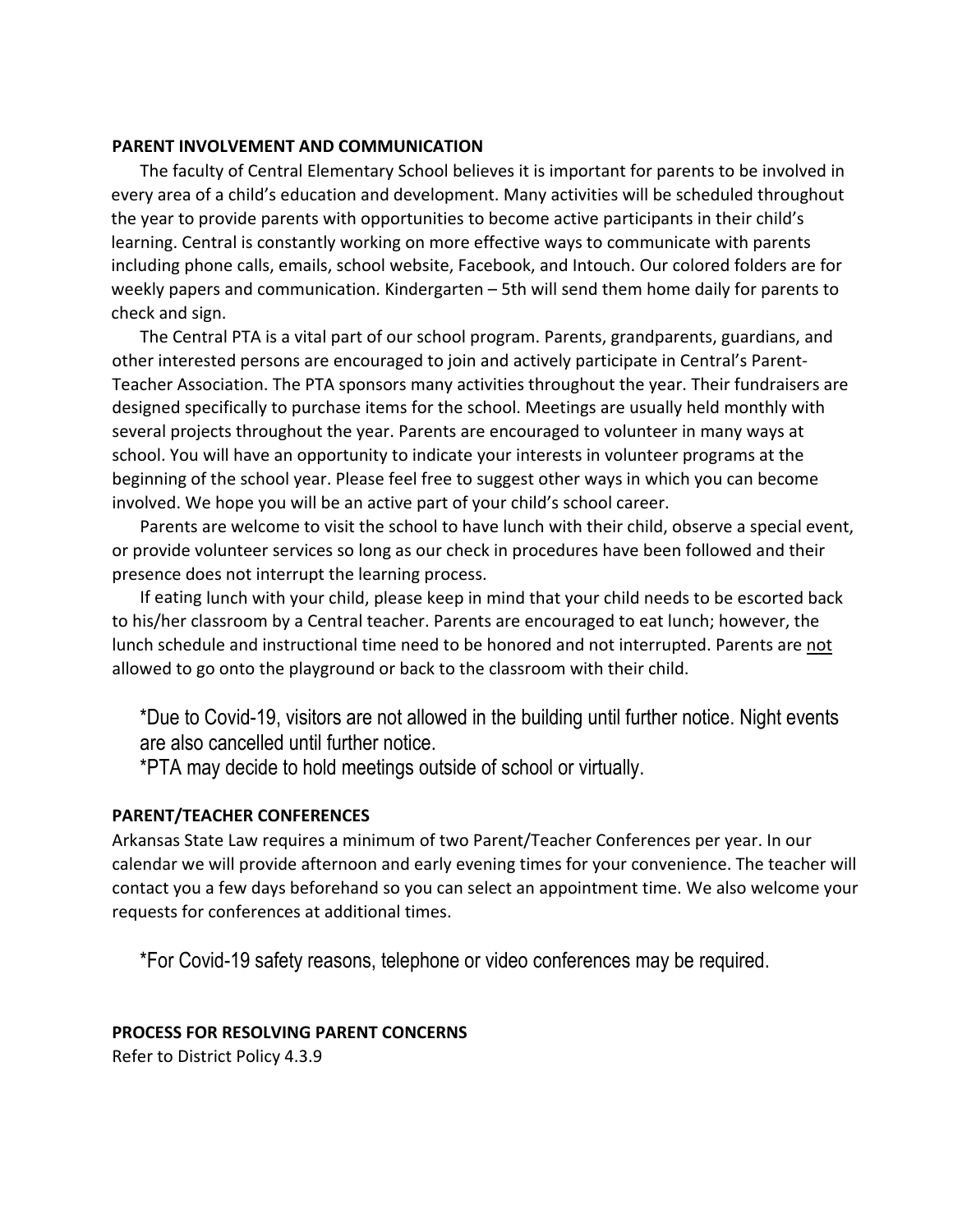#### **PHYSICAL ACTIVITY**

If for any reason your child should have to stay inside during physical activity, you must send a note to school with a proper reason (For example—sickness or injury). When having a proper reason for staying inside, the child must stay in his/her seat. We encourage all children to be physically active when given the opportunity.

#### **REMEDIATION PLAN**

In order to provide a learning environment that enables all students to learn at high levels, Central Elementary will provide an intense remediation program to any student failing to achieve the proficient level on the state mandated criterion‐referenced tests or scores below the fiftieth percentile on the state mandated norm‐referenced test. The program will be specific to the student's identified deficiencies, different from the previous year's regular classroom instructional program, and take into account the student's learning style. After evaluation by school personnel knowledgeable of the student's performance, a student plan will be developed, identifying the student's specific areas of deficiency in literacy and/or mathematics, the desired level of performance in these areas, and the instructional and support services provided to meet the desired levels of performance. The plan shall be flexible, contain multiple remediation methods and strategies, include formative assessments and shall be revised periodically based on the results from the formative assessments. Students shall receive remediation from a highly qualified teacher and/or highly qualified paraprofessional under the guidance of a highly qualified teacher. According to state regulations, failure to participate in required remediation may result in retention if proficiency is not attained. In addition, Central utilizes an intervention team of highly qualified personnel to create and provide additional instructional and or behavioral support.

We will then implement the following remediation strategies both in and outside of the regular classroom setting:

#### **Literacy**

- Small group instruction or one on one instruction.
	- ‐ A highly qualified paraprofessional will work one on one and in small groups with leveled books.
- Classroom teachers and tutors will use leveled reading materials with students.
- One on One tutoring: A highly qualified paraprofessional or teacher will work with students in their classrooms.
- Literacy Groups
	- ‐ K‐5 students who are below level in reading will participate in small literacy groups to enhance their reading skills.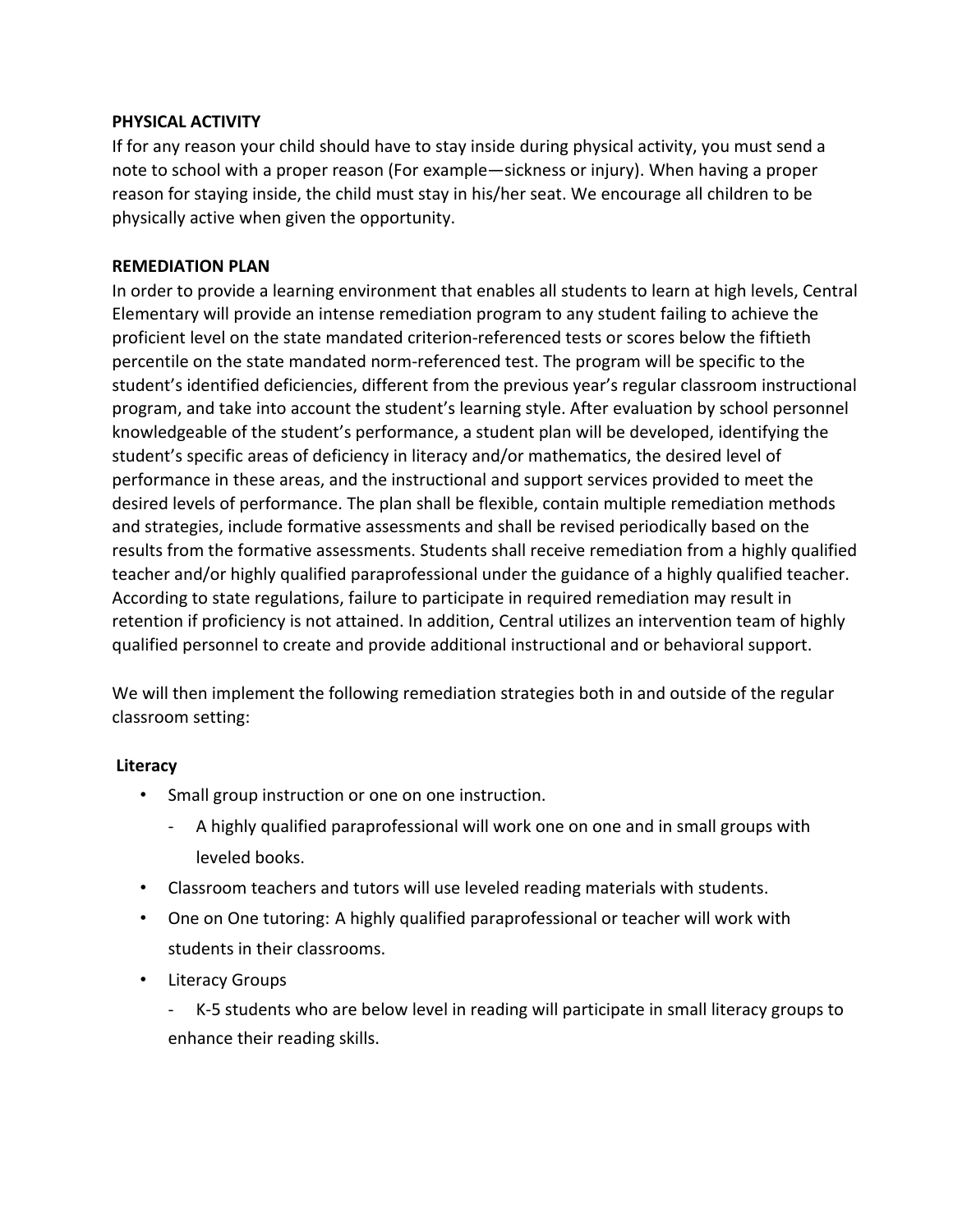‐ K‐5 students will be recommended for tutoring after hours during second semester or one hour a week during the school day to address deficiencies in Literacy.

- Teachers will provide differentiated instructional strategies in their classrooms to meet the needs of all students.
- Teachers trained in ESL will provide additional language acquisition opportunities for students performing below level on the Oral Language Acquisition Inventory.
- All teachers have ELL/SIOP training to provide instruction to meet the needs of ELL students who are struggling to be on grade level, one on one and in small groups.

# **Math**

- A highly qualified paraprofessional or teacher will work with students on math in one on one and/or in small group settings.
- Teachers will plan and work on math fluency using small group instruction based on identified needs.
- Teachers will provide differentiated instructional strategies in their classrooms to meet the needs of all students.

Students in 1<sup>st</sup>-5<sup>th</sup> grade will then be assessed at the beginning of this year or use last May's results with a Fountas and Pinnell reading assessment to determine their reading level, as well as a math screener assessment. Retention for failure to participate in remediation required shall be expanded by at least one grade level for each subsequent academic year after implementation. However, any student that requires a plan and scores at the proficient level on the state criterion‐ referenced assessment shall not be retained solely based on failure to participate in remediation. Any student in grades K‐2 with a substantial deficiency in reading, based upon statewide tests or through teacher observations, shall be given intensive reading instruction in a program recommended by the State Board of Education until the reading deficiency is corrected. The reading program being used is the Comprehensive Literacy Program. The parent or guardian of a student with a substantial deficiency in reading shall be notified in writing that his or her child has been identified as having a substantial deficiency in reading. They shall also be provided with a written description of the current services and of the proposed supplemental instructional services and supports provided to remediate the identified area.

# **REPORT CARD**

Parents will receive a report card reporting performance levels based on grade level standards established for each subject area. The ratings indicate your student's progress in relation to the year‐end standards. Exceeding standards (4), Meeting Standards (3), Approaching Standards (2), and Below Standards (1)

# **REPORT TO THE PUBLIC**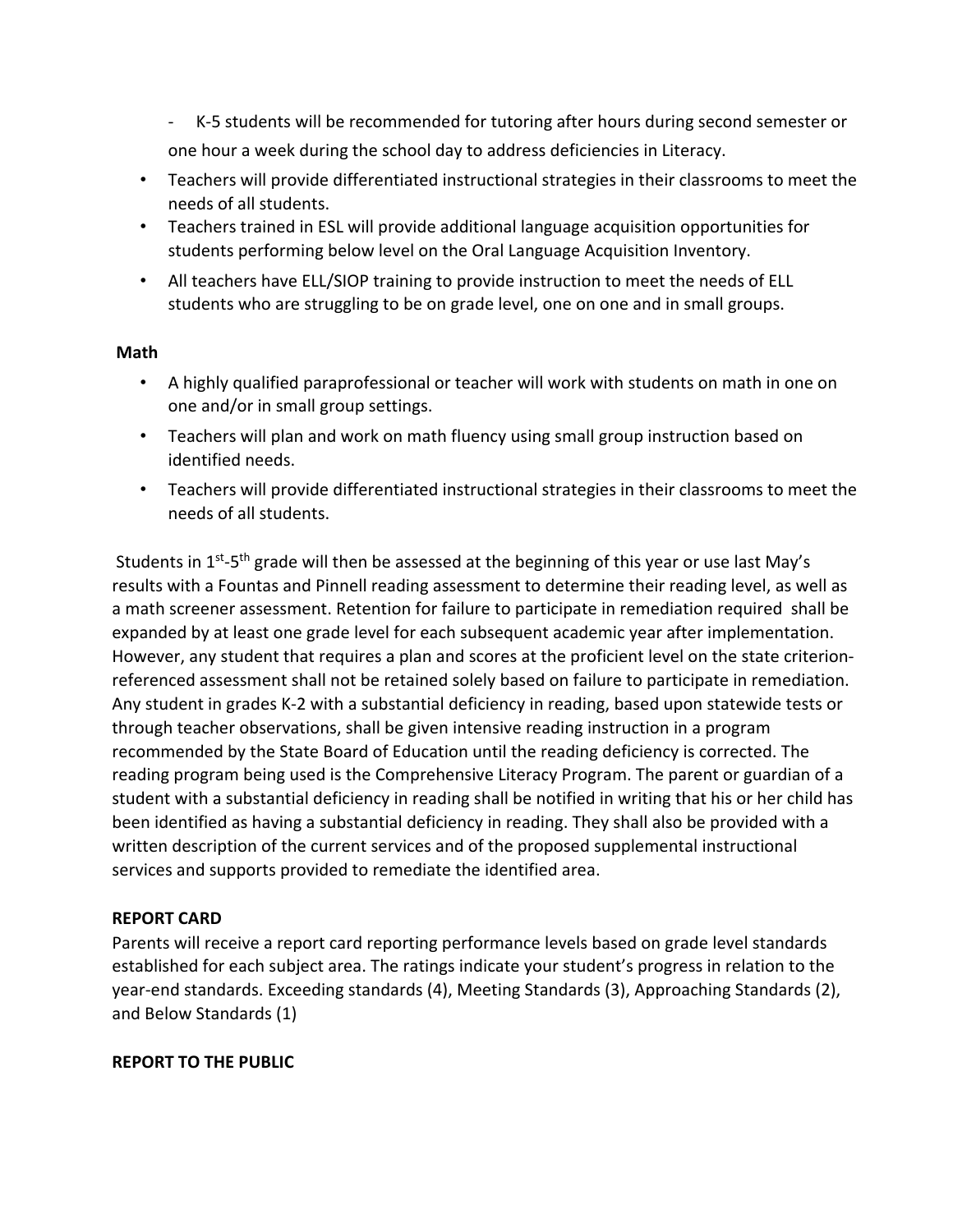In September a Report to the Public will be given. The parents will be updated about the Federal Funds given to the school and how they will be spent.

\*Report to the Public may be given virtually instead of in person due to COVID‐19.

# **SAFETY**

Every precaution is taken to ensure the safety of your child during normal school hours. Periodic fire, tornado, and lockdown drills are executed to make certain students learn proper safety procedures and adhere to all safety guidelines.

Please help us prevent the risk of serious injury by carefully adhering to all rules of traffic safety. Students should be dropped off in the right lane closest to the building/cafeteria using the North 24<sup>th</sup> entrance. Children are not permitted to cross the driveway unless accompanied by an adult. At pick up, there will be two lanes for loading. Please do not park and wait on the porch to avoid car pick up traffic. No adults are to be on the porch during parent pick up, this is a safety issue. Do not park in the bus-loading zone which will be in the back of the school. Acknowledge and obey the directions of the staff.

We always welcome you to Central. However, we also want to ensure that we always know who has access to your children. Always enter the building through the front doors. You should first sign-in using the office computer and wear a visitor's name tag. Next, stop by the secretary's desk to state the reason for your visit. You will then be announced to the class you want to visit, or the person you want to see will be called to the office. Students must be checked out of school by a parent or guardian through the office if leaving before 3:00. Students will not be called out of class until a parent is at the office to check them out.

\*Due to Covid-19, no visitors will be allowed in the building until further notice. For deliveries or to check out a student, visitors will come to the front porch and will communicate your needs with CES staff.

# **SCHOOL MEALS**

Breakfast is served from 7:15 ‐8:00 a.m. **All students eating breakfast need to arrive before 7:45 in order to have sufficient time to eat.**

**Lunch/Recess** will be 40 minutes total; with lunch being 25 minutes and lunch recess being 15 minutes. If your child is not finished when time to leave, they will be encouraged to stay and finish eating.

# **SCHOOL PARTIES**

In compliance with Arkansas law there will be no more than 9 scheduled events with Foods of Minimal Nutritional Value (FMNV) each year. There will be scheduled class parties for elementary students at **Fall**, **Winter, and Spring** times. Notes or phone calls from the homeroom parent or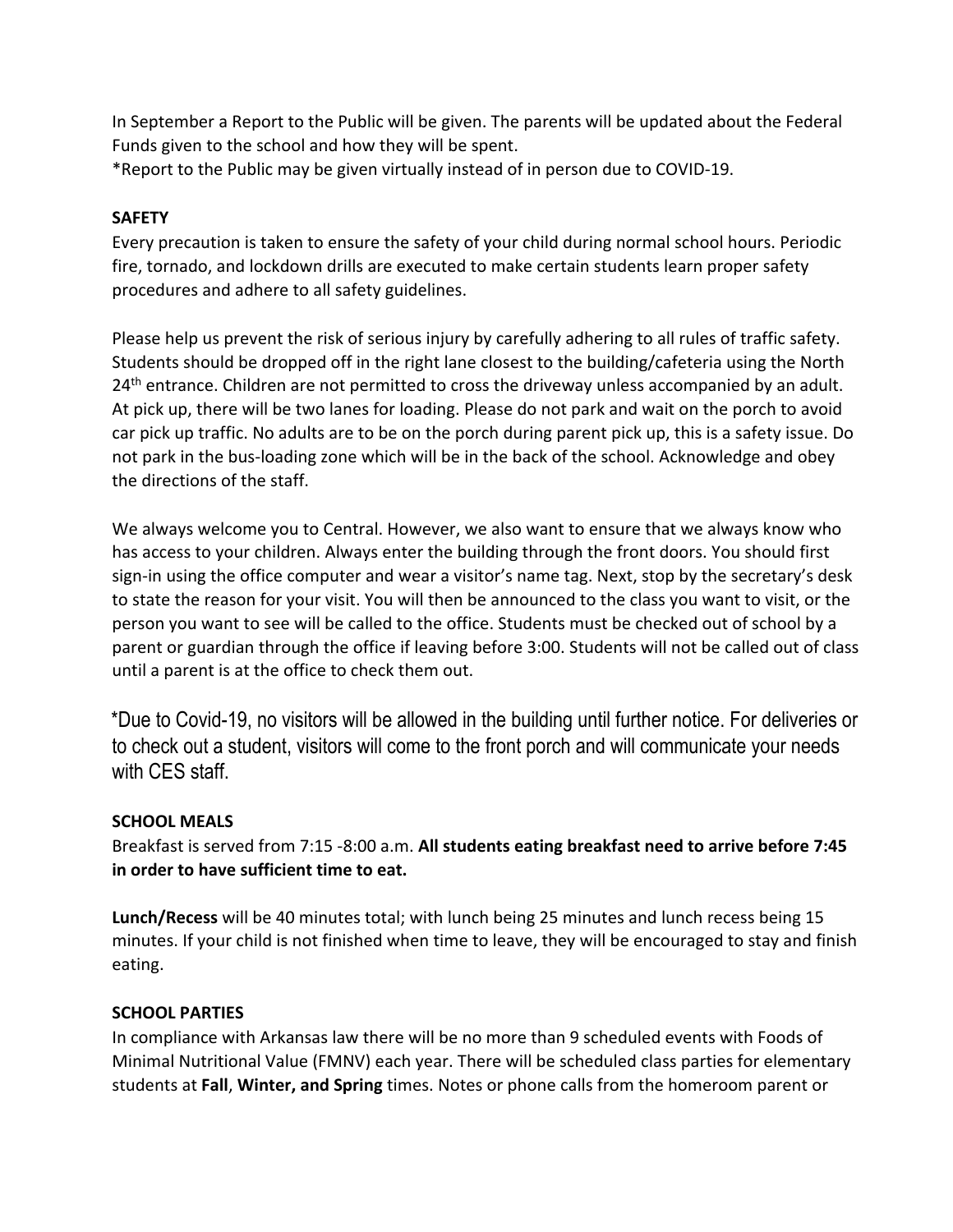teacher will be sent home giving specific details before each party. You may, if you wish, send invitations for birthday parties to school as long as everyone in the class is invited.

### **SCHOOL PROPERTY**

Please encourage your child to take care of school property.

#### **SUPPORT STAFF**

We are fortunate to have several support staff members at Central. We have a nurse here full time. Students who qualify may receive the services of the Resource, or Speech teachers. All students participate in physical education, music, guidance, art, computer lab and library/media center activities on a regular schedule. These certified teachers will share with you specific information regarding their programming. In addition to class time, whenever a student needs to see the Counselor, they may ask for an appointment. Teachers and parents may also make referrals to the Counselor.

# **TECHNOLOGY ACCEPTABLE USE**

Refer to District Policy 4.29

### **TITLE I COMPUTER LAB**

Each student will attend the Title I Computer Lab to practice typing/technology skills and remediate Reading, Math, and Language Art skills at least 40 minutes weekly. Students are given pretests, which have been correlated to the State Standards. Then, assignments are created for students according to the results of the test.

# **TRAFFIC**

# **I. BUS TRAFFIC (North 22nd Street)**

Buses will enter and exit Central Elementary School from the **Back Entrance** onto North 22nd Street (beside the church) and exit using Harrison Street and 20<sup>th</sup> Street. No cars should enter or exit in the bus zone. No parking is allowed in the bus zone during the school day. Students are not to be dropped off or picked up in the bus zone (in the back).

# **II. CAR TRAFFIC** (North 24<sup>th</sup> Street)

# **Morning**

A. The school day begins at 8:00 with the first bell ringing at 7:50. **Two car tags**  will be provided for pick-up to hang on your rear-view mirror. Morning Students are **not** allowed at school before 7:15. When bringing students to school in the morning and picking them up after school, parents will enter from North 24<sup>th</sup> (north driveway) and exit onto North  $24<sup>th</sup>$  (south driveway). Parking lot traffic is one way. Most mornings we will have greeters assisting young children out of the vehicle till 8:00. Students should **not** be dropped off in the parking lot area.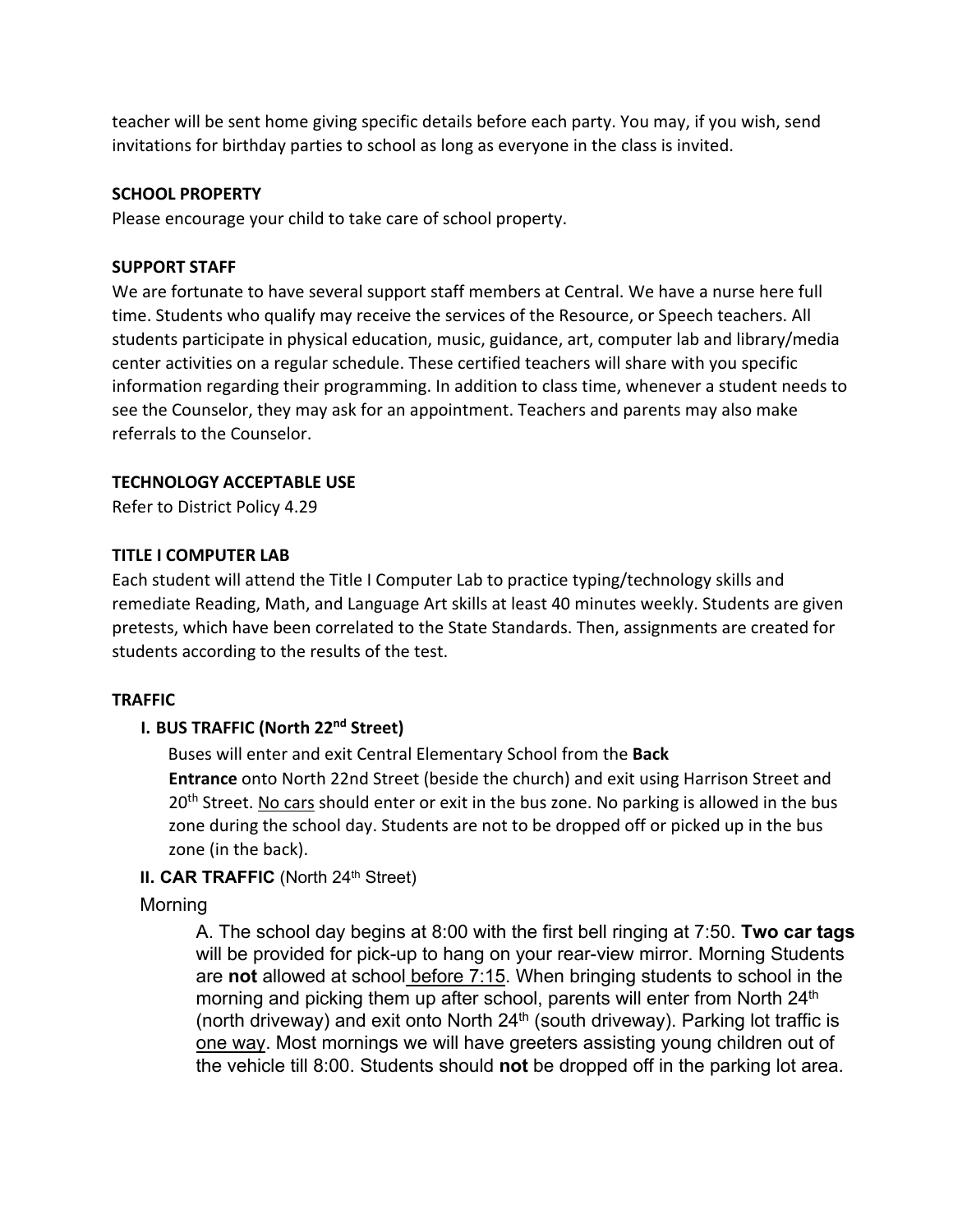# Afternoon

A. Car riders and walkers are dismissed at 3:00. All car riders will go to the porch. They will sit until their ride arrives. The cars must drive through the drive, do not park on the street or in the parking lot. Parents should stay in their cars until they pick up their child. The cars should have their ID Tag on their rearview mirror. The person picking the child up may be required to show ID, and should be listed on the Emergency Contact sheet, before the child is released to them.We strongly encourage you not to pick up your student after 2:45 from the office. Please do not check your child out of school early unless absolutely necessary.

B. Walkers will wait by the south front door next to the office. A teacher will dismiss them at the appropriate time. Parents, if walking to meet their child, must stand by the gate entrance (not on the porch). Again, this is a safety precaution.

C. Bus riders are dismissed at 3:00. Bus riders will go to the back hallway. They will sit quietly until their bus number is called. If your child normally rides a bus, please send a note to school if you or someone else will be picking up the student after school.

# **Please help us keep all students safe!**

### **III. VISITOR TRAFFIC**

Parents or visitors at Central should park in a designated parking space in the lot at the front of the school. Please do not block the crosswalk or handicapped access ramp in front of the building.

#### **VIDEO SURVEILLANCE AND OTHER STUDENT MONITORING**

Video/recording devices may be in use in school buildings, on school grounds, and in school vehicles as determined by the VBSD.

Refer to District Policy 4.48

#### **VISITORS**

Refer to District Policy 4.18, 4.19, 6.11

\*Due to Covid-19, no visitors will be allowed in the building until further notice. For deliveries or to check out a student, visitors will come to the front porch and will communicate your needs with CES staff.

#### **VOLUNTEERS**

The school appreciates and encourages interested parents to volunteer at the school. Please sign in at the volunteers' computer inside the office or at volunteers/PTA. There you will be given a sticker. Volunteers will have a packet to fill out at the first of the year. Volunteers will need to pass a background check.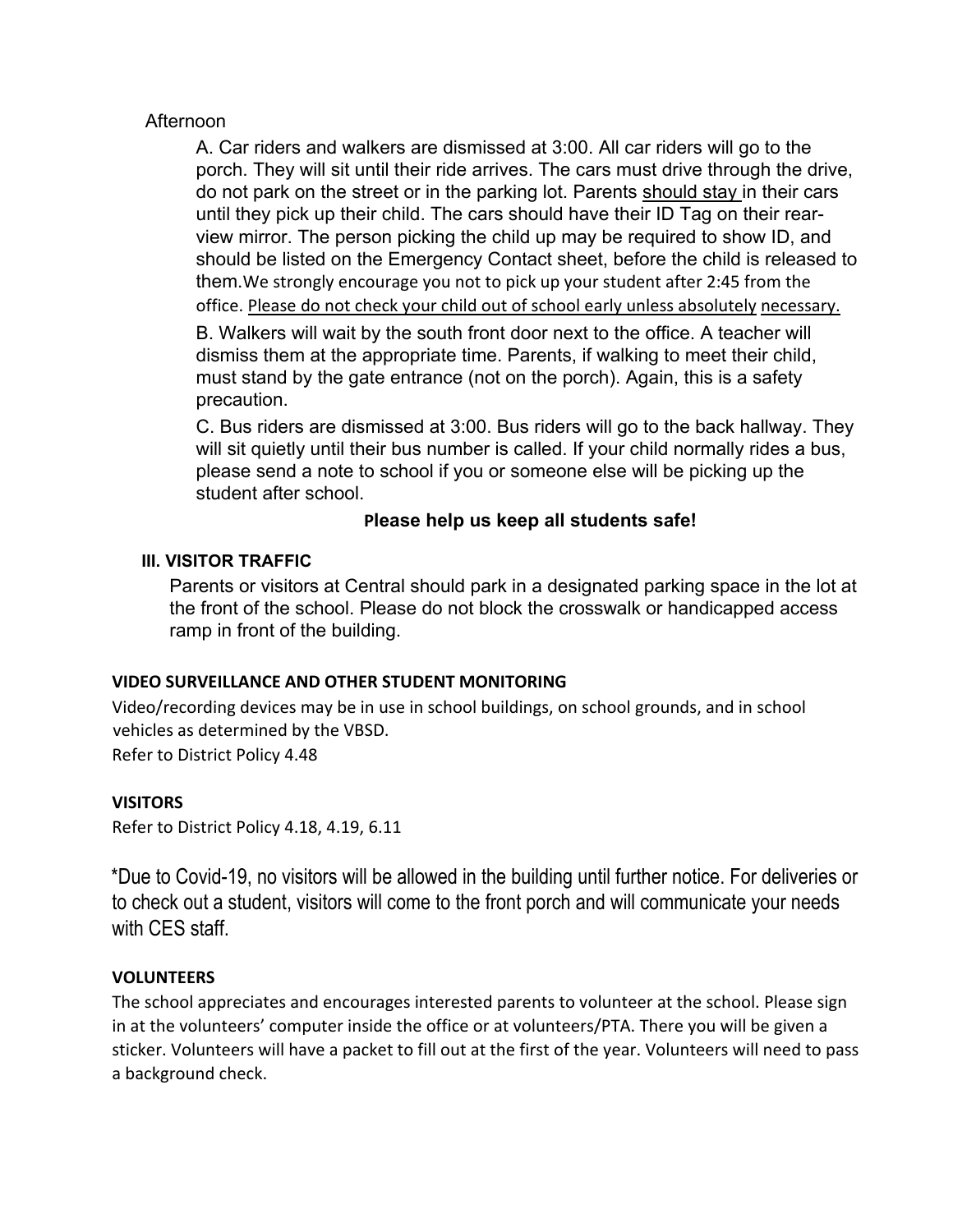#### **WEATHER**

During fair weather, car riders at 7:15 will go to breakfast or the playground. Students are to remain outside on the playground area until the first bell rings. Students must stay in the fenced area.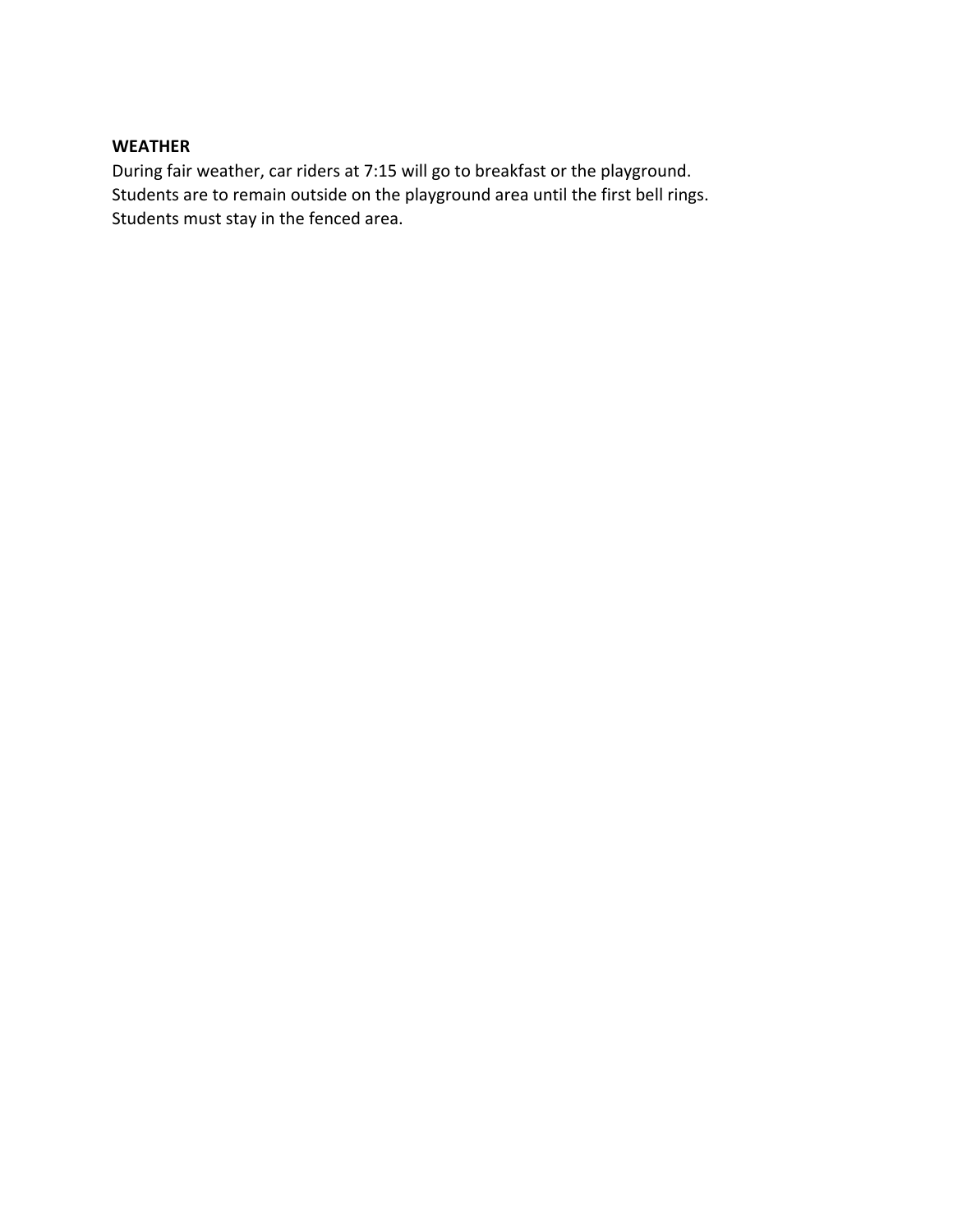| Central Faculty & Staff 2021-22 |                    |                     |    |                   |                              |  |
|---------------------------------|--------------------|---------------------|----|-------------------|------------------------------|--|
|                                 |                    |                     |    |                   |                              |  |
| #                               | <b>Staff Name</b>  | <b>Position</b>     | #  | <b>Staff Name</b> | <b>Position</b>              |  |
| $\mathbf{1}$                    | Allison, Dena      | 3-5 SPED CBI        | 40 | Maslakov, Rachel  | 4th Grade                    |  |
| $\overline{2}$                  | Altman, Kim        | SpEd Aide           | 41 | Mattox, Michelle  | 2nd Grade                    |  |
| 3                               | Anderson, Khris    | SpEd Aide           | 42 | McClaren, Jill    | <b>SPED Resource</b>         |  |
| 4                               | Benoit, Emily      | Speech              | 43 | McGuire, Teresa   | <b>Nurse</b>                 |  |
| 5                               | Branson, Lauren    | 3rd Grade           | 44 | Mendez, Kristie   | 1st Grade                    |  |
| 6                               | Campbell, Diane    | <b>CBI Aide</b>     | 45 | Milton, Lauren    | SPED Res./Virt.              |  |
| $\overline{7}$                  | Castellanos, Maria | Cafeteria           | 46 | Moore, Jason      | Principal                    |  |
| 8                               | Caudle, Logan      | Aide                | 47 | Morey, Kelli      | <b>CBI Aide</b>              |  |
| 9                               | Christie, Rebecca  | FoodCorps           | 48 | Myers, Kristen    | <b>Gifted &amp; Talented</b> |  |
| 10                              | Cockrell, Kim      | Custodian           | 49 | New Teacher       | 5th Grade                    |  |
| 11                              | Comstock, Mike     | <b>SRO</b>          | 50 | Norris, Shelby    | Counselor                    |  |
| 12                              | Cottrell, Julia    | Ed. Ex./PLTW        | 51 | Nsabimana, LaDena | PreK Aide                    |  |
| 13                              | Couthren, Ashley   | <b>PreK Teacher</b> | 52 | Nuckolls, Melissa | 2nd Grade                    |  |
| 14                              | Cross, Emily       | Media Specialist    | 53 | Page, Lisa        | Cafeteria                    |  |
| 15                              | Curlin, Sarah      | <b>Music</b>        | 54 | Pekarek, Abby     | <b>CBI</b>                   |  |
| 16                              | Daniels, Jenni     | Computer Lab Aide   | 55 | Pottorff, Carrie  | Kindergarten                 |  |
| 17                              | Deakins, Gena      | <b>PreK Teacher</b> | 56 | Robertson, Briana | Kindergarten                 |  |
| 18                              | Decker, Kelsey     | 3rd Grade           | 57 | Robinson, Sarah   | <b>SPED Office</b>           |  |
| 19                              | Dodd, Amber        | 4th Grade           | 58 | Rogers, Katrina   | <b>ELL Aide</b>              |  |
| 20                              | Dollard, Amanda    | <b>CBI Aide</b>     | 59 | Rucker, Lyndsay   | <b>SPED Secretary</b>        |  |
| 21                              | Downey, Melissa    | Aide                | 60 | Sims, Heather     | <b>CBI Aide</b>              |  |
| 22                              | Elliott, Ginny     | Kindergarten        | 61 | Tate, Gary        | <b>SPED Secretary</b>        |  |
| 23                              | Enochs, Kaylee     | <b>CBI Aide</b>     | 62 | Taylor, Leslie    | 1st Grade                    |  |
| 24                              | Faldon, Georgia    | Gifted & Talented   | 63 | Teague, Annette   | Kindergarten                 |  |
| 25                              | Frazier, Allison   | Speech              | 64 | Teague, Laura     | 2nd Grade                    |  |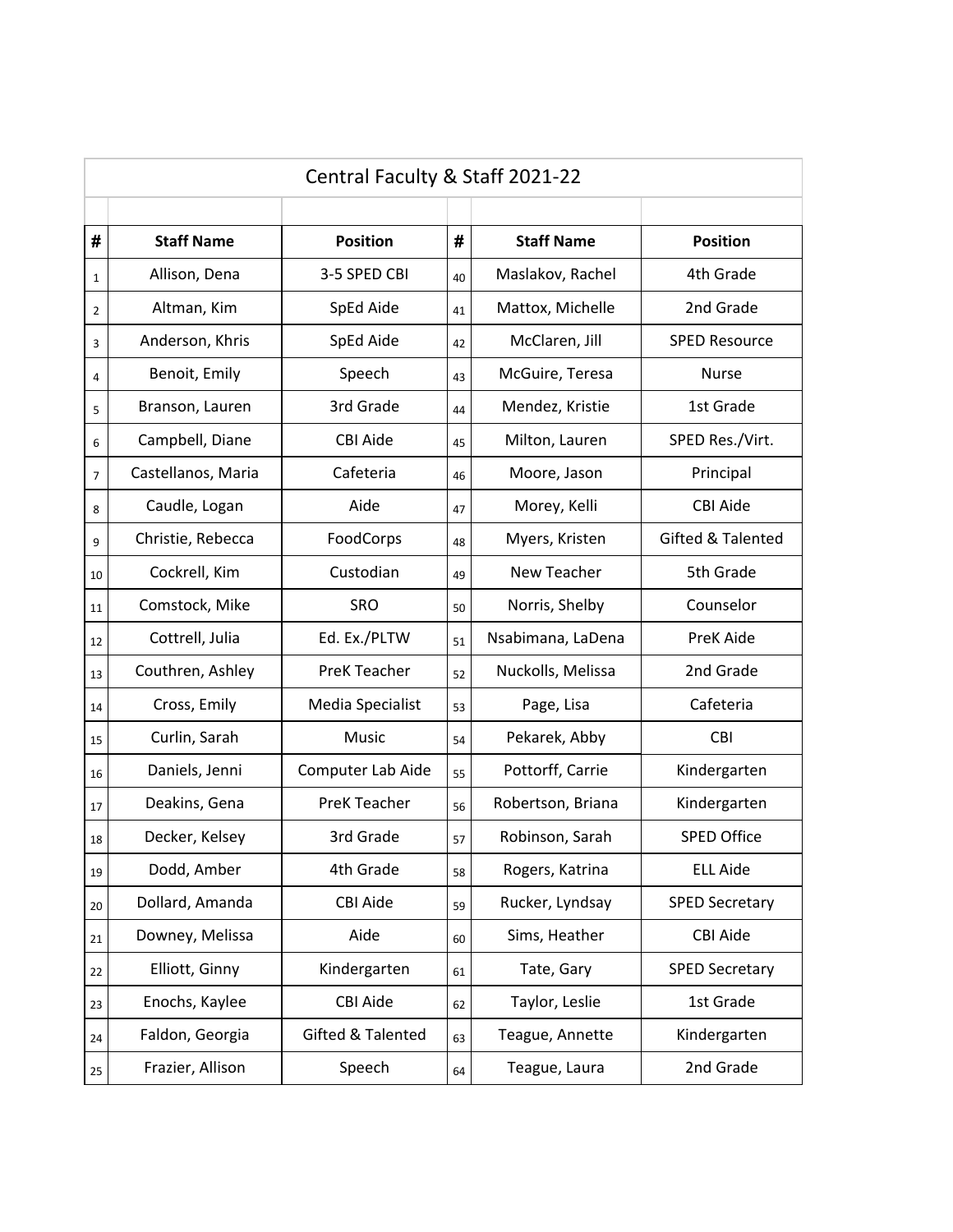| 26 | Gandy, Ellen     | Custodian             | 65 | Tipton, April      | Office Aide            |
|----|------------------|-----------------------|----|--------------------|------------------------|
| 27 | Glover, Amanda   | Secretary             | 66 | Titsworth, Audra   | <b>SPED Office</b>     |
| 28 | Henson, Kelly    | <b>SPED Office</b>    | 67 | Townsley, Kelly    | CBI Aide               |
| 29 | Herman, Grace    | <b>CBI</b>            | 68 | Turpin, Sierra     | CBI Aide               |
| 30 | Hesson, Alecia   | 3rd Grade             | 69 | Van Herpen, Meagan | Art                    |
| 31 | Ibarra, Brittany | K-5 SPED              | 70 | Whitehead, Aubrey  | PreK Speech            |
| 32 | Inge, Keslie     | 5th Grade             | 71 | Whitsett, Shirley  | Cafeteria              |
| 33 | Jones, Shelby    | 1st Grade             | 72 | Wilcox, Leslie     | Gifted & Talented      |
| 34 | Kent, Shelly     | <b>CBI Aide</b>       | 73 | Williams, Corie    | 5th Grade              |
| 35 | Klomfas, Scott   | Custodian             | 74 | Williams, Diean    | Cafeteria              |
| 36 | Le, Amanda       | 4th Grade             | 75 | Williams, Teresa   | P.E.                   |
| 37 | Long, Amanda     | Ed. Examiner          | 76 | Word, Cheryl       | Cafeteria              |
| 38 | Loyd, Susie      | Asst. Principal       | 77 | Young, Chrisy      | <b>SPED Supervisor</b> |
| 39 | Mannis, Paula    | Asst. SPED Supervisor |    |                    |                        |